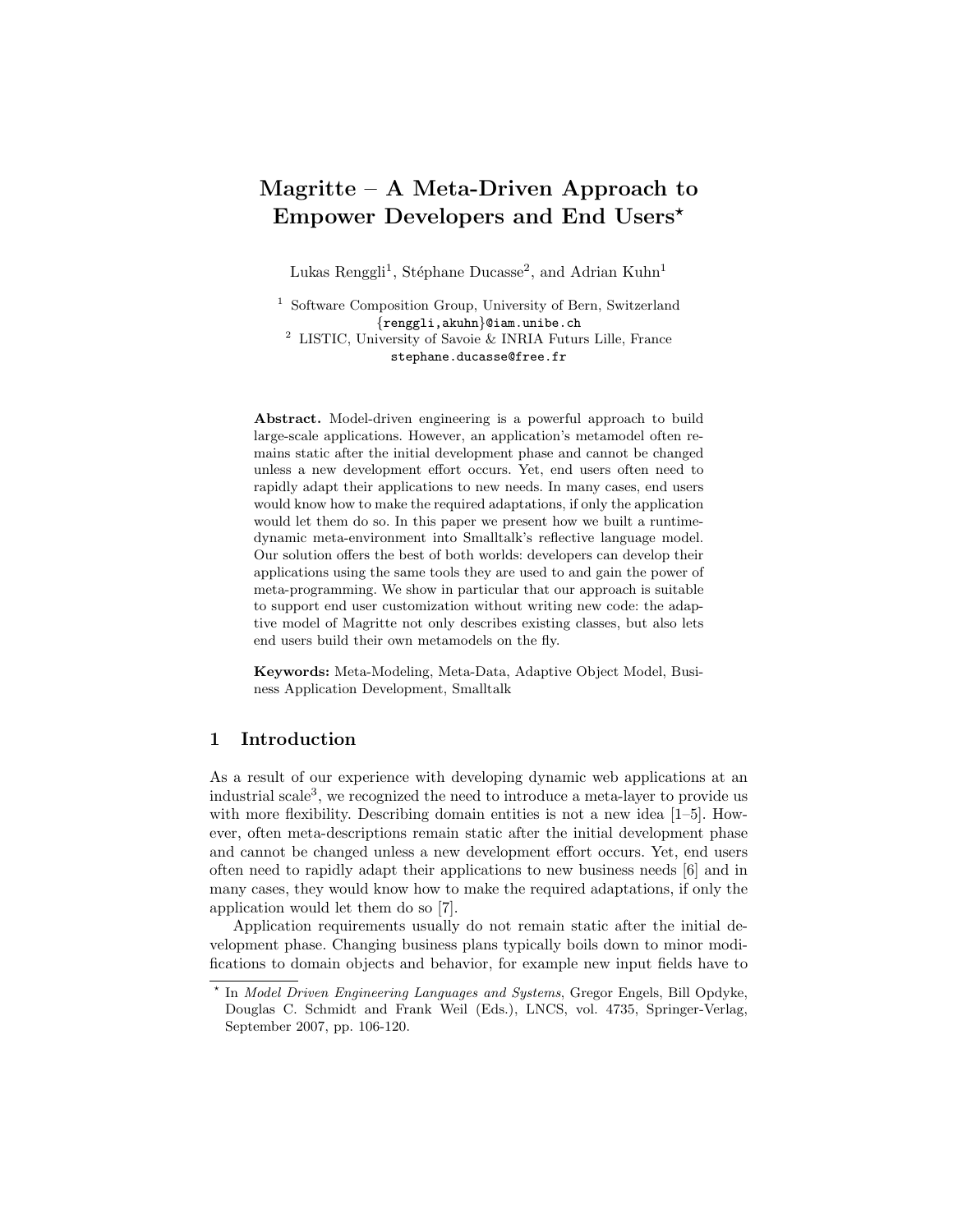be added, configured differently, rearranged or removed. Unfortunately most of today's applications don't provide this ability to their end users. The situation is even more striking in the context of web applications that are typically built for a lot of different people with varying needs. Furthermore it is often the case that software systems have a static object model: one that has been defined by the software architect at implementation time and that cannot be changed later without changing and recompiling the source-code.

Generative techniques should be avoided, as they prevent the metamodel from being dynamically changed at runtime. Also, the introduction of metadescriptions should not disrupt the normal way of programming and the tools used to program. The development tools (refactorings, version control, unit testing, debugger, etc.) should continue to work as if there were no meta-descriptions [9]. The approach should be integrated as closely as possible into the objectoriented paradigm, the tools and the programming environment. In our case we use Squeak<sup>4</sup>, an open-source Smalltalk [10, 11], and Seaside<sup>5</sup>, an open-source web application framework [12].



Fig. 1. Magritte is self-described and features metamodel changes at runtime. This allows end users not only to interact with the application data, but also change the metamodel without having to write code.

<sup>&</sup>lt;sup>3</sup> The first author of this paper is an independent consultant and software architect. In the context of his Master thesis [8] he invented and developed the Magritte framework, which is used in several large-scale industry and open-source projects.

 $4 \frac{\text{m...}}{\text{http://www.squeak.org}}$ 

<sup>5</sup> http://www.seaside.st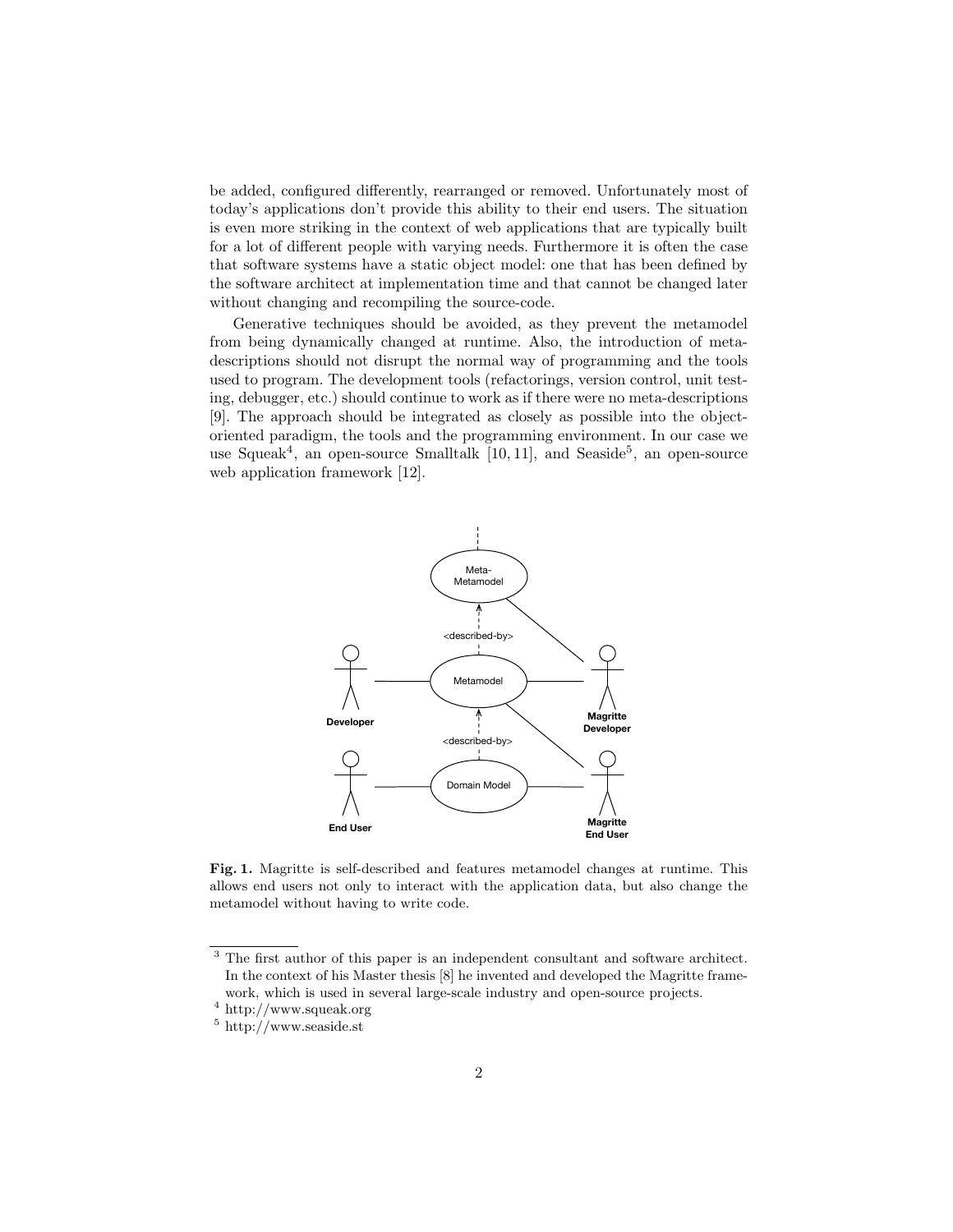This publication reports on our experience with using the Magritte metadescriptions framework. Magritte has been originally developed for web applications, but its applicability goes beyond that context. The Magritte metadescriptions are integrated into the reflective metamodel of Smalltalk to support the development of flexible applications. As the Magritte metamodel is self-described, it is possible to apply the same editors for both domain data and its corresponding metamodel. As illustrated on Figure 1 this enables a Magritte user to work on two meta-levels at the same time. This applies to both the end user and the developer. With Magritte we can reap the benefit of the two worlds: On the one hand we keep our efficient and dynamic object-oriented programming with an excellent tooling context, and at the same time we gain the flexibility and compactness of meta-descriptions to factor repetitive tasks of our application development.

This paper is structured as follows: Section 2 introduces the Magritte framework and presents an example how Magritte descriptions are specified. In Section 3 we present different interpreters that have been written for Magritte. Section 4 explains how Magritte is self-described and how this enables end users to customize their applications. Section 5 compares Magritte to related frameworks and Section 6 evaluates our approach and discusses the lessons learnt.

# 2 Describing Domain Objects

Magritte is a meta-description framework, describing domain classes and their respective attributes, relationships and constraints [4]. Magritte augments the reflective metamodel of Smalltalk [13] with additional means to reason about the structure and behavior of objects. The Smalltalk programming language is used to define Magritte meta-entities and their behavior. An attribute description contains the type information, the way the attribute is accessed, and some optional information such as a comment and label, relationships and validation conditions.

In the following sections we use the example of a meta-described person domain-model. The Person class defines the instance variables name and birthday. In Sections 4 and 6 we present more realistic examples used in productive applications.

Example. To describe the entities in this model we need corresponding description instances, that can be either built from the source-code at development time, dynamically at run-time, or a combination of the two approaches. Either way, the code to build the descriptions looks the same. To describe the name, we create an instance of StringDescription, define an access strategy (in this case the getter method  $\#$ name is used), provide a label and add the constraint that this is a required value<sup>6</sup>.

```
(StringDescription new)
selectorAccessor: #name;
label: 'Name';
beRequired
```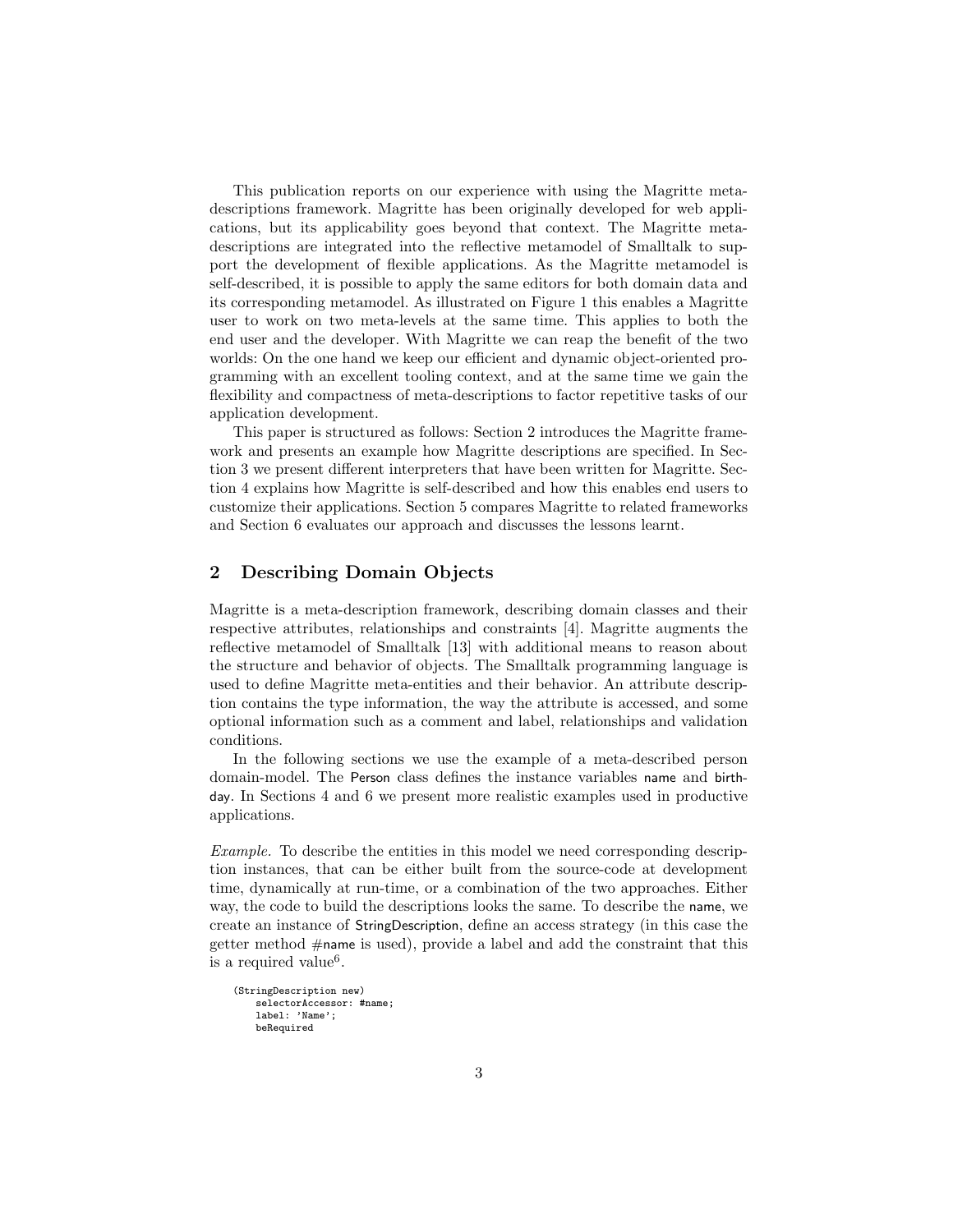Note that descriptions provide much more information than just type information. A date description, for example, knows how the attribute should be displayed (June 11, 1980, 11 June 1980, 06/11/1980), edited (text-input fields, drop-down boxed, date-picker), and validated. Moreover descriptions do not necessarily describe instance variable attributes, but might also describe derived attributes that are dynamically calculated on demand.

#### 2.1 Structural Descriptions

The Essential Meta-Object Facility (EMOF) is a standard for model driven engineering defined by the Object Management Group (OMG). Similar to EMOF Magritte is not designed as a layered architecture. Magritte descriptions live in a flat world and there is no distinction drawn between objects in the metametamodel  $(M3)$ , the metamodel  $(M2)$ , the model  $(M1)$  and the instances  $(M0)$ .

Contrary to EMOF Magritte has no notion of instantiation, inheritance and classes. We describe objects that have already been instantiated. Magritte is tightly embedded into the Smalltalk object model. Smalltalk is used to instantiate, configure and compose the descriptions, as well as to model the behavior of the meta-descriptions. In Magritte objects are not tightly connected with a single description. Descriptions can be shared, exchanged and applied to different instances and classes.



Fig. 2. The Description Hierarchy of Magritte

As seen in Figure 2 the description classes define a type hierarchy. This is similar to the subclasses of Type in EMOF, where a distinction between classes

 $6$  In Smalltalk messages follow the pattern receiver methodName: argument, which is equivalent to the Java syntax receiver.methodName(argument). Hence String-Description new sends the message new to the class StringDescription that returns a new instance of the receiving class. Subsequently the messages selectorAccessor:, label: and beRequired are sent to this instance.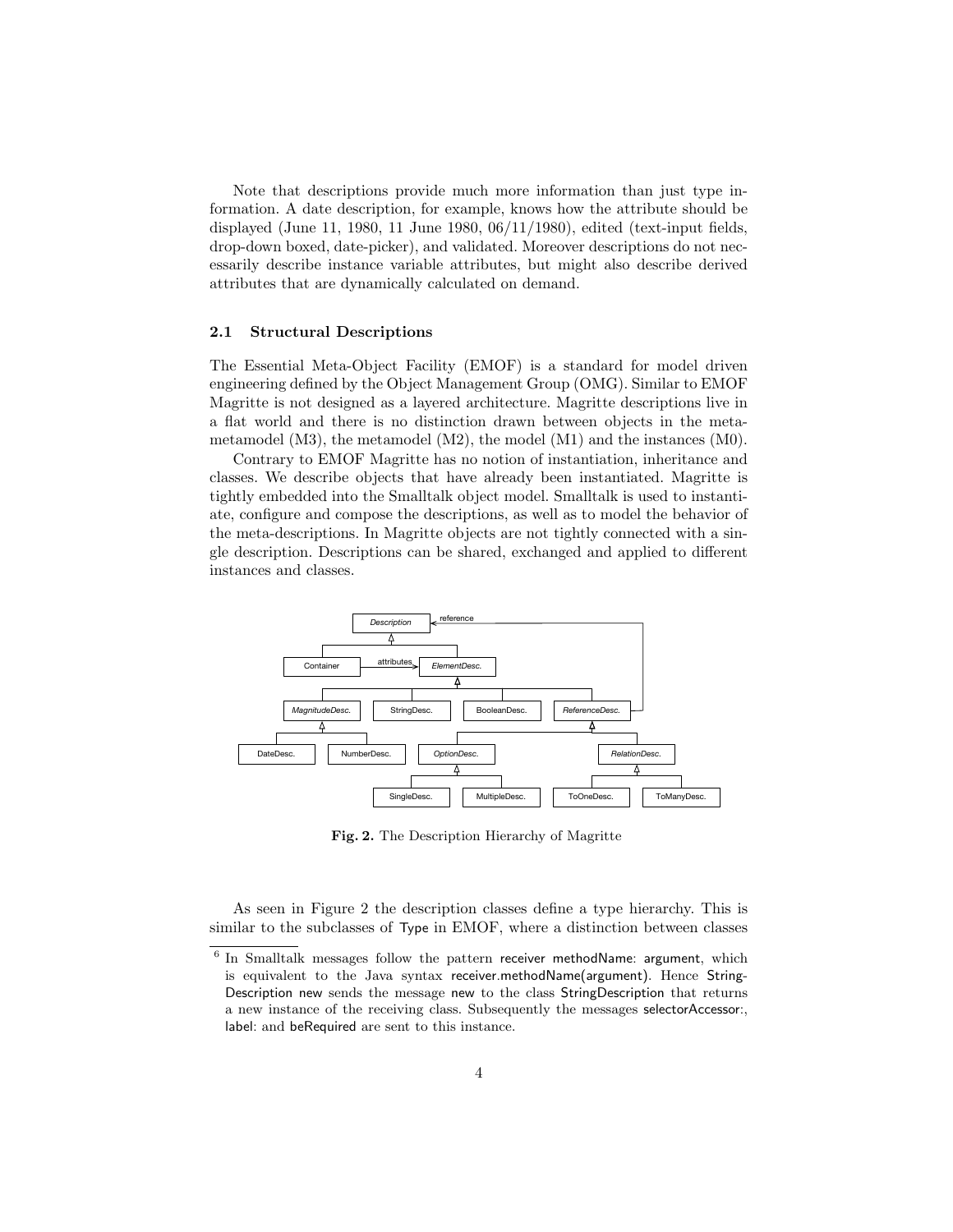and primitive types is made. An instantiated Magritte description is similar to an EMOF property.

Magritte defines multiplicities using the Composite design pattern. The class ReferenceDescription knows another description, that is used to describe the referenced object. Whether the elements are ordered and/or unique is determined as a property in ReferenceDescription. Upper and lower bounds of are specified using constraints. In EMOF multiplicities are part of the type information. Our approach has shown to be more straightforward when automatically building editors and reports.

- Option Descriptions. The SingleOptionDescription models an 1 : 1 relationship. The class MultipleOptionDescription models a  $1:n$  relationship. In both cases the referenced objects must be chosen from a list of existing objects satisfying the reference description.
- Relationship Descriptions. The ToOneRelationshipDescription models an 1 : 1 relationship. The ToManyRelationshipDescription models an 1 : ∗ relationship. In both cases any object can be referenced that satisfies the reference description.

The architecture of Magritte, i.e., describing Smalltalk class with descriptions, is not new and can be seen as a validation of the nowadays well-known distinction between two conceptually different kinds of instance-of relationships: (1) a traditional and implementation driven one where an instance is an instance of its class, and (2) a representation one where an instance is described by another entity [14]. Atkinson and Kühne named these two forms: form vs. contents or linguistic and logical [15, 16].

#### 2.2 Executability and Constraints

Magritte does not provide specific functionality to describe behavioral aspects, such as operations, their parameters and return values [17, 9]. This is not necessary, as methods in Smalltalk are objects that can be described as any other object. Then using the reflective facilities it is possible to retrieve a list of invokable method sends (first class method invocations) that are available on a particular class. On request these methods can be invoked with arguments provided by end users. This shows how Magritte integrates with the reflective facilities of Smalltalk. Furthermore Magritte directly supports constraint objects on its descriptions, that are similar to the constraints part of the Complete Meta-Object Facility (CMOF). We avoided introducing a specific constraint language, such as OCL, but use plain Smalltalk expressions. This simplifies the development, as developers can use the well known tools and don't have to learn a new language. As OCL was influenced by Smalltalk, our constraint expressions resemble those of OCL.

Example. To add a size constraint to a string description we use a block closure (anonymous function) to ensure a maximal size of 5 characters. In case the condition is not satisfied the error message "too long" is displayed: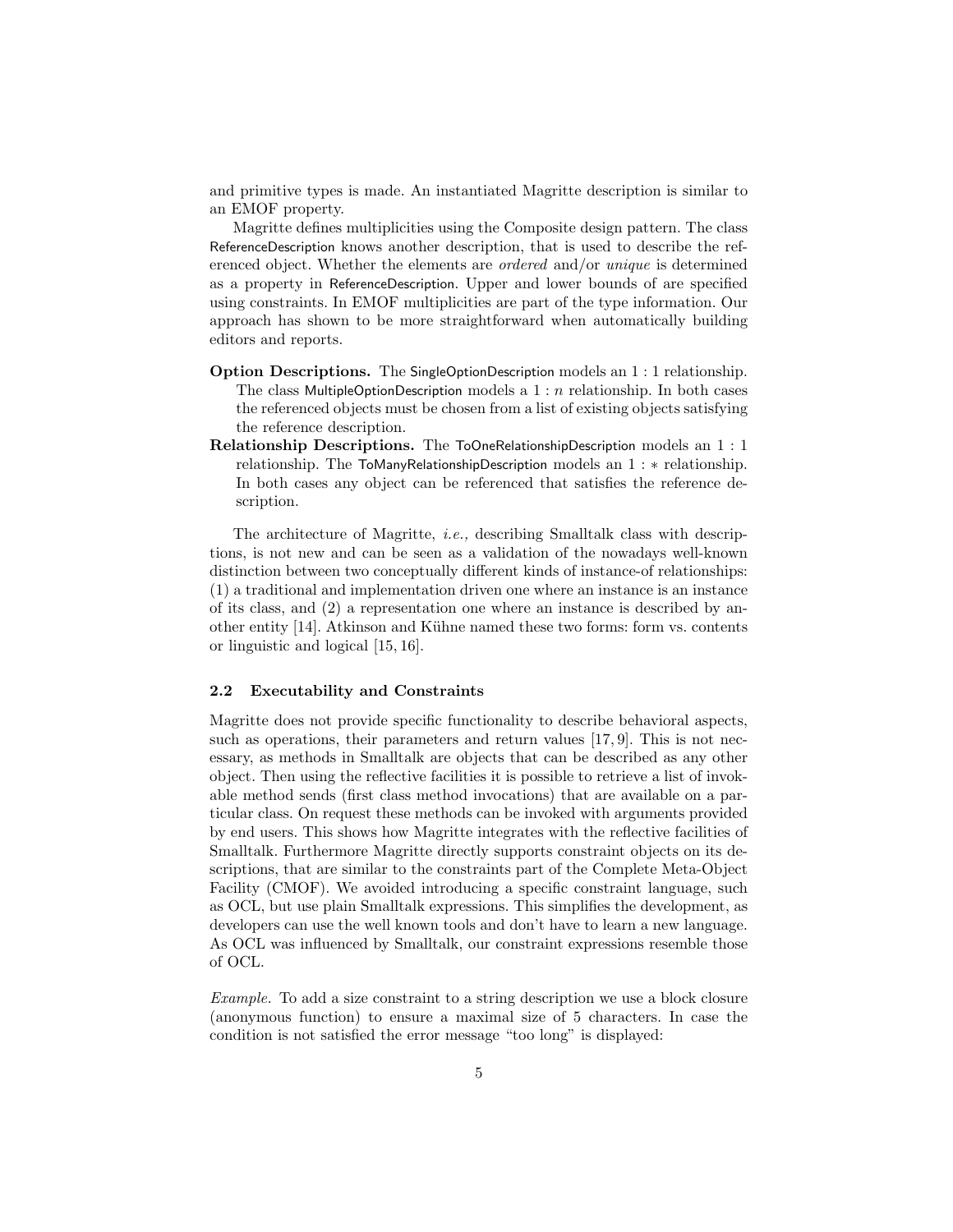aDescription addCondition: [ :value | value size <= 5 ] label: 'too long'

## 3 Interpreting Descriptions

Magritte descriptions can be interpreted in many different ways. Simple interpreters just iterate over the descriptions and perform different tasks on the associated model. In more generic cases we exploit the Visitor design pattern to walk trough the description graph. The most immediate use case is the one to automatically build views, editors and reports.

#### 3.1 Building a View

The simplest interpreter that can be written is one that iterates over all descriptions of a domain model and prints the label and the current values onto a text stream. The following code shows everything that is needed to accomplish this task on any described domain-model as aModel in the following:

```
aModel description do: [ :desc |
 aStream
    nextPutAll: (desc label);
     nextPutAll: ': ':
     nextPutAll: (desc toString: (desc accessor readFrom: aModel));
     cr ].
```
First we ask the model for its description, then we iterate over its individual attributes. Within the loop, we first print the label, then we ask the accessor of the description to return the associated attributes from aModel and transform this value to a string, so that it can be appended to the output. The resulting output might look like:

Name: John Lennon Birthday: 9 October 1940

Since every description knows how to convert its values to strings, we get a readable list of all the described attributes of our domain-model. By defining a different string-conversion strategy in descriptions, we are able to change the way values are printed. When adding, removing or changing descriptions in the domain-model, the above code will still print the correct output without having to change a single line of the interpretation code.

#### 3.2 Building an Editor

Most business applications today consist of a large number of input-dialogs that need to be built and validated manually. One of the goals of Magritte was that developers could specify how their domain objects can be modified, so that it becomes possible to automatically build editors for different user-interfaces frameworks, as seen in Figure 3.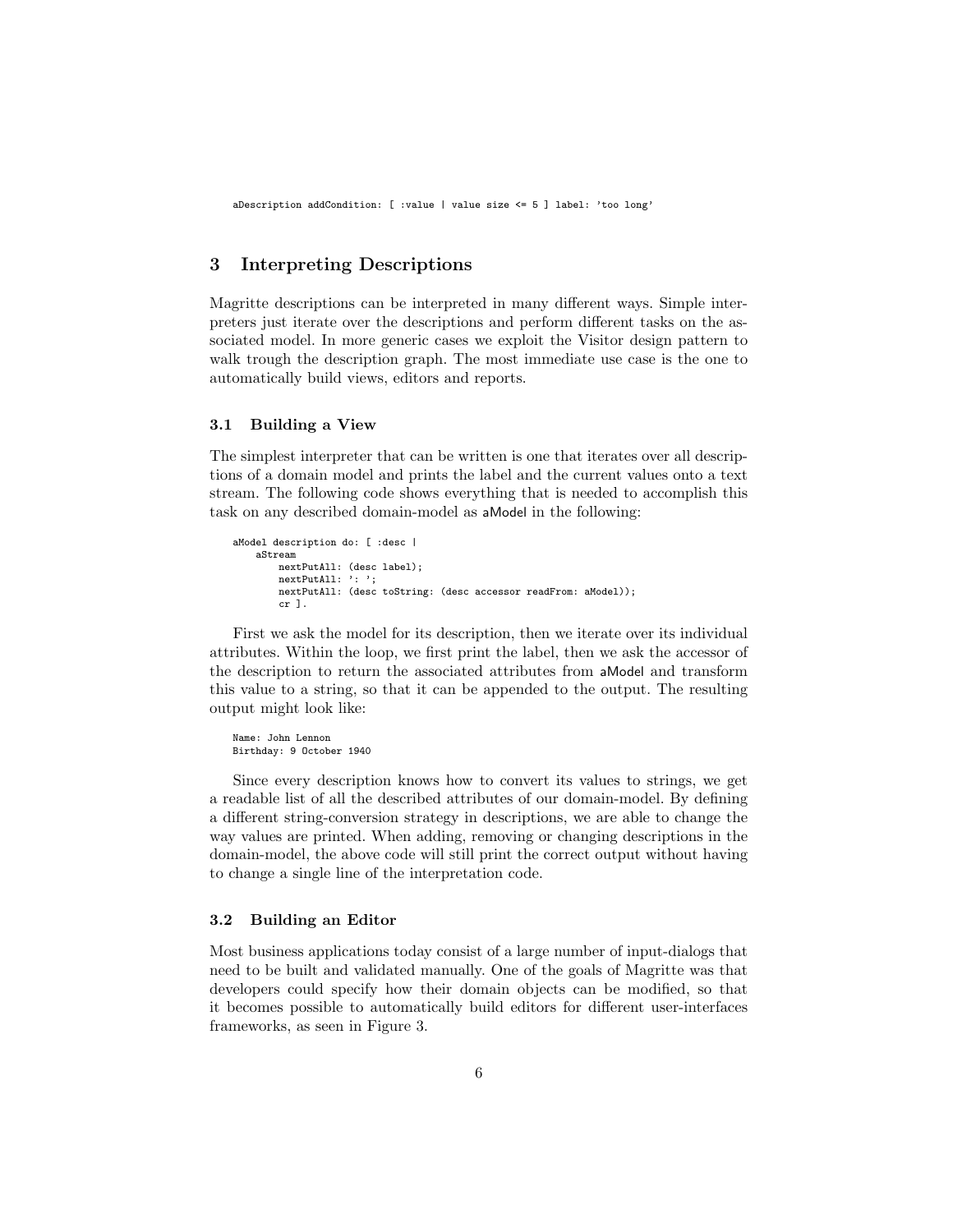| <b>Edit Person</b>                 |           | $\times$ E Edit Person |  |
|------------------------------------|-----------|------------------------|--|
| Name:<br>John Lennon               | Name:     | John Lennon            |  |
| Choose<br>Birthday: 9 October 1940 | Birthday: | 9 October 1940         |  |
| Save<br>Cancel                     | save      | cancel                 |  |

Fig. 3. Interpreting descriptions for different GUI frameworks: the web (left) and Morphic Squeak (right)

Sending the message asComponent to a domain model returns a ready-touse Seaside component that can be plugged into the web application. As in Section 3.1, Magritte will iterate over the descriptions and compose an editor. The default interpreter creates XHTML markup that is annotated with a variety of CSS classes, so that the layout and look can adapted to most needs by only using a different style-sheet. For specific cases it is always possible to subclass the interpreter or to define a different XHTML generation strategy on a per meta-description bases.

During an edit operation, Magritte works on copies of the values being edited, so that the original data remains untouched. Before actually committing the changes, Magritte checks if the model satisfies all its validation conditions. Moreover the framework ensures that there are no edit conflicts caused by other people editing the same objects at the same time, and, if necessary, shows a warning.

All this is very convenient for software developers, as they don't have to do the caching, the validation and the conflict detection for every editor manually. Not only does this increase the development speed, but it also makes the software more robust, since all editing concerns are handled at a single place and are not spread across all editors in the system.

#### 3.3 Other Interpreters

Over the past few years many Magritte interpreters have been written:

Validate, Verify and Setup Objects. Whenever user input is requested incoming data has to be validated. Existing graphs of objects need to be verified from time to time to ensure validity. Complex graphs of objects need to be built and initialized with default values. All these tasks can be accomplished by walking trough a description graph and validate or build these objects on the fly.

Persistency, Indexing and Querying. Making objects persist is one of the most daunting tasks. Magritte description are able to tell a interpreter how a graph of domain models should be stored and loaded. For example Magritte can generate SQL statements to retrieve and update objects in a relational database. In the context of object databases it is crucial to build indexes to be able to efficiently query that data. With Magritte these tasks can be automated.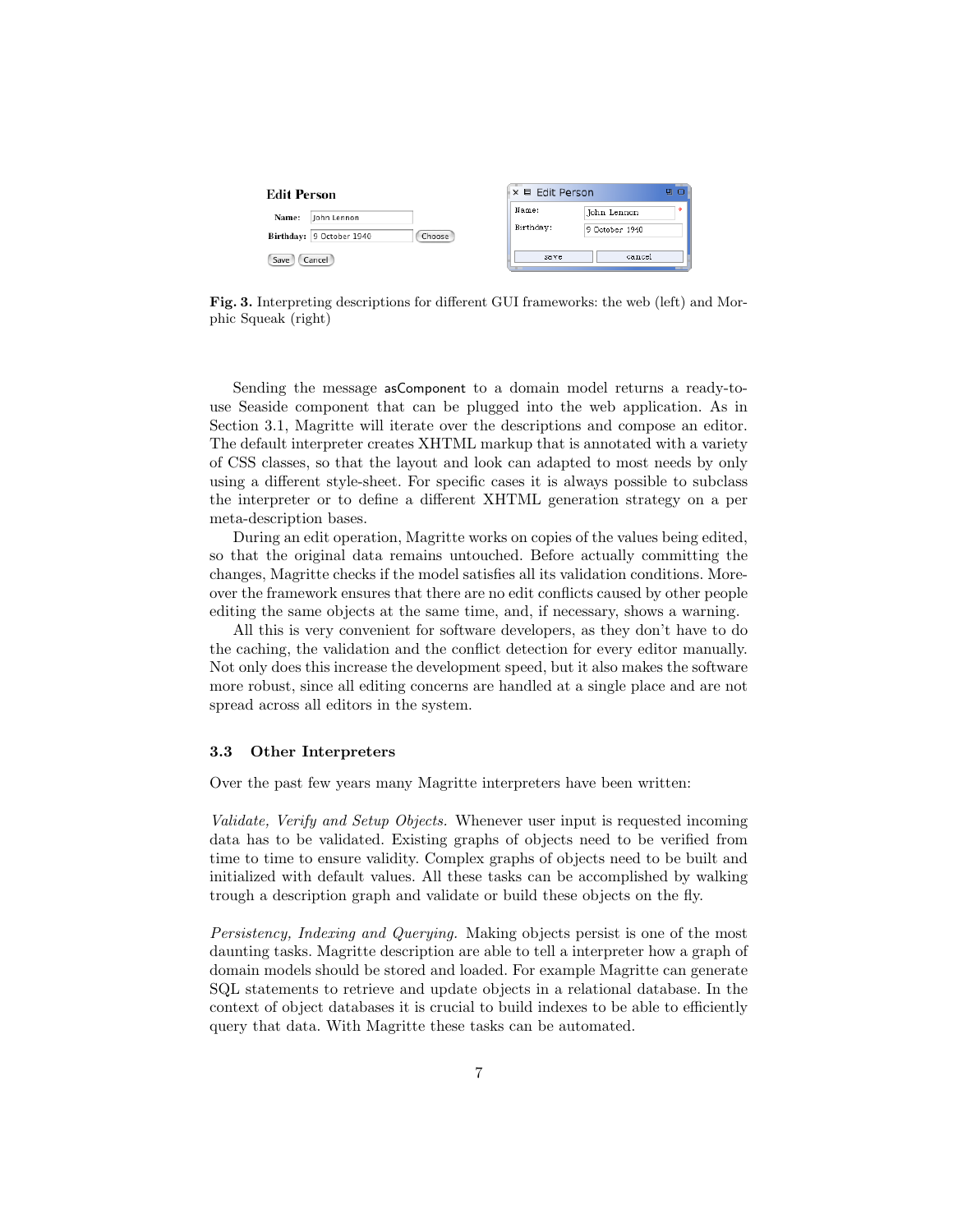Introspection, Reflection. The metamodel of Magritte provides additional information that can be used to improve the development processes, for example in the debugger and in the inspector a high level view can be provided instead of a straight memory dump of the object layout.

## 4 End Users Customizability

Often dialogs in applications remain static after the initial development phase and cannot be changed unless a new development effort occurs. Yet end users often need to rapidly adapt their applications to new business needs. In many cases they would know how to make the required adaptations, if only the application would let them do so.



Fig. 4. The meta-levels of the Magritte metamodel.

As shown in Figure 4 there are different spots to specify, reify and interpret the Magritte metamodels. The domain class Person is written by the application developer. The class is described by a set of Magritte descriptions that are common to all instances of Person. These descriptions are either hardcoded into the source-code of the application or have been specified at runtime by an end user.

john is an instance of the class Person. The instance itself references a set of instance specific descriptions used to reify the class-based descriptions. These descriptions are either dynamically built from the application logic or have been manually specified by an end user using an editor as seen in Figure 5. Instances that do not use instance-specific descriptions simply reference the set of class descriptions. Furthermore to avoid the need to introduce an instance variable to hold the instance-specific descriptions on all objects, we propose the use of an adaptive model as presented in the next section.

Figure 5 shows a description editor that is part of a commercial workflow definition and runtime engine. The editor opened on a specific workflow task allows end users to customize the existing metamodel to suit their particular needs. Moreover, the end user is able to specify validation and transition conditions in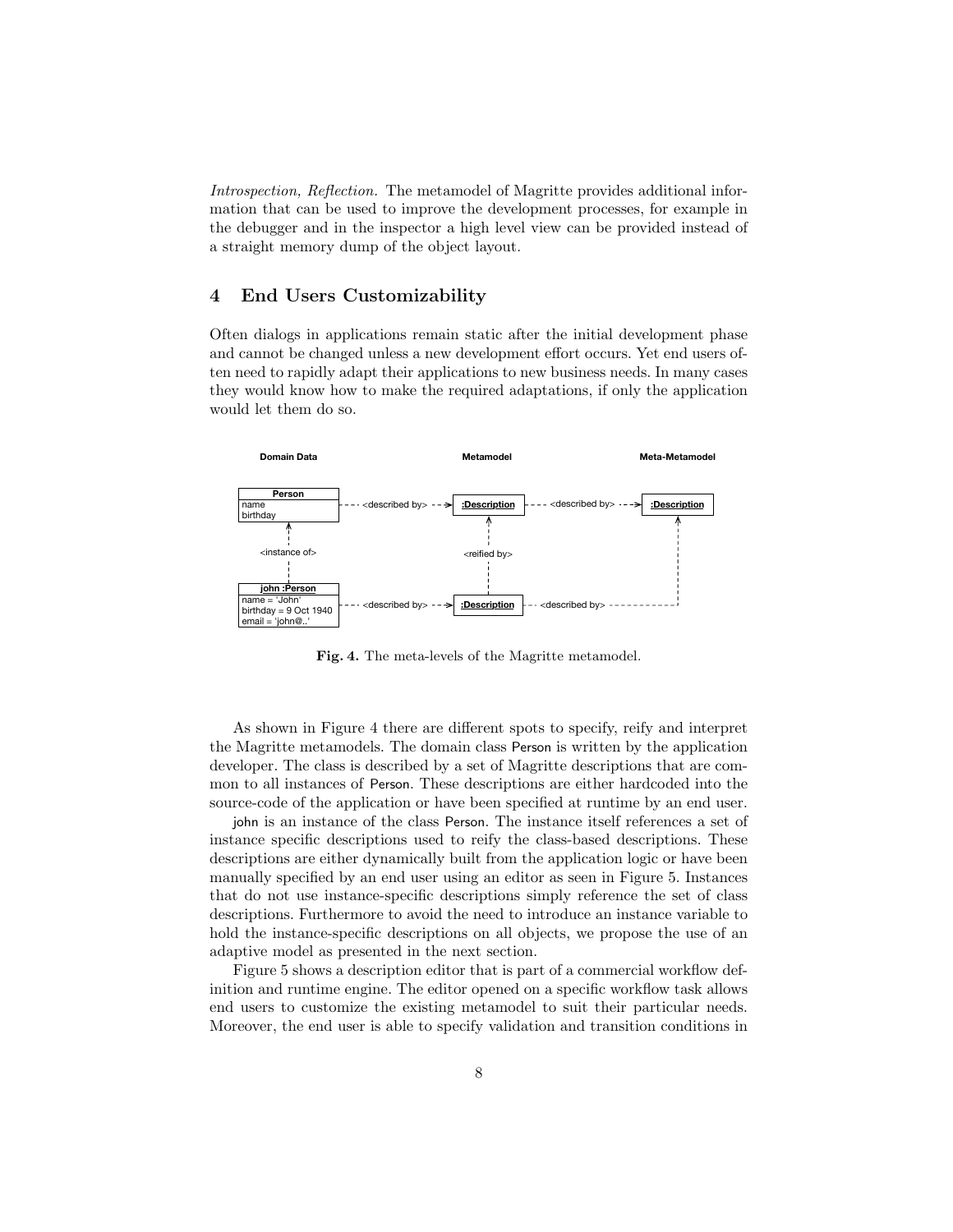| <b>Edit Activity: Bug Report</b> |                  |                                  |                                       |
|----------------------------------|------------------|----------------------------------|---------------------------------------|
| Close Melp                       |                  |                                  |                                       |
| General                          | <b>Documents</b> | <b>Form</b><br><b>Conditions</b> | <b>Transitions</b><br><b>Versions</b> |
| Label                            | Default          | Type                             |                                       |
| Category                         | Generic          | <b>Text Field</b>                | [remove] [up] [down]                  |
| <b>Description</b>               |                  | Memo Field                       | [remove] [up] [down]                  |
| Severity                         |                  | Option-Box                       | [remove] [up] [down]                  |
| <b>Reproducibility</b>           |                  | Option-Box                       | remove] [up] [down]                   |
| <b>Screenshot</b>                |                  | Simple Document                  | remove] [up] [down]                   |
| <b>Text Field</b>                | ÷<br>Add         | Preview                          |                                       |

Fig. 5. A Magritte description editor that allows end users to change the metamodel without writing code.

different sections of the user interface. When interpreted by the runtime engine, see Figure 6, the specified metamodel is used to collect the data from the users and to operate the workflow execution. Therefore, an end user can adapt forms on the fly and see its effects directly. Furthermore the customized metamodel is exploited to operate reporting and querying facilities on running workflows. It is Magritte too, that is responsible to make all the meta-data and data persistent.

| <b>Form</b>                                     |                      |  |  |  |
|-------------------------------------------------|----------------------|--|--|--|
| Category:                                       | Generic              |  |  |  |
| <b>Description:</b>                             |                      |  |  |  |
| Severity:                                       | ÷                    |  |  |  |
| Reproducibility:                                | ٠                    |  |  |  |
| Screenshot:                                     | no document [Upload] |  |  |  |
| Save                                            |                      |  |  |  |
| <b>Form Conditions</b>                          |                      |  |  |  |
| <sup>O</sup> Form conditions satisfy if all of: |                      |  |  |  |
| <b>e</b> Category is not blank                  |                      |  |  |  |
| $\Theta$ Screenshot is not blank                |                      |  |  |  |

Fig. 6. An automatically built editor from runtime customized meta-descriptions displaying if the form conditions are satisfied.

As we have illustrated in Figure 1, the possibility to work on two metalevel applies to both end users and developers. This, and the fact that Magritte describes itself, are the key concepts to enable end users to modify the metamodel on their own.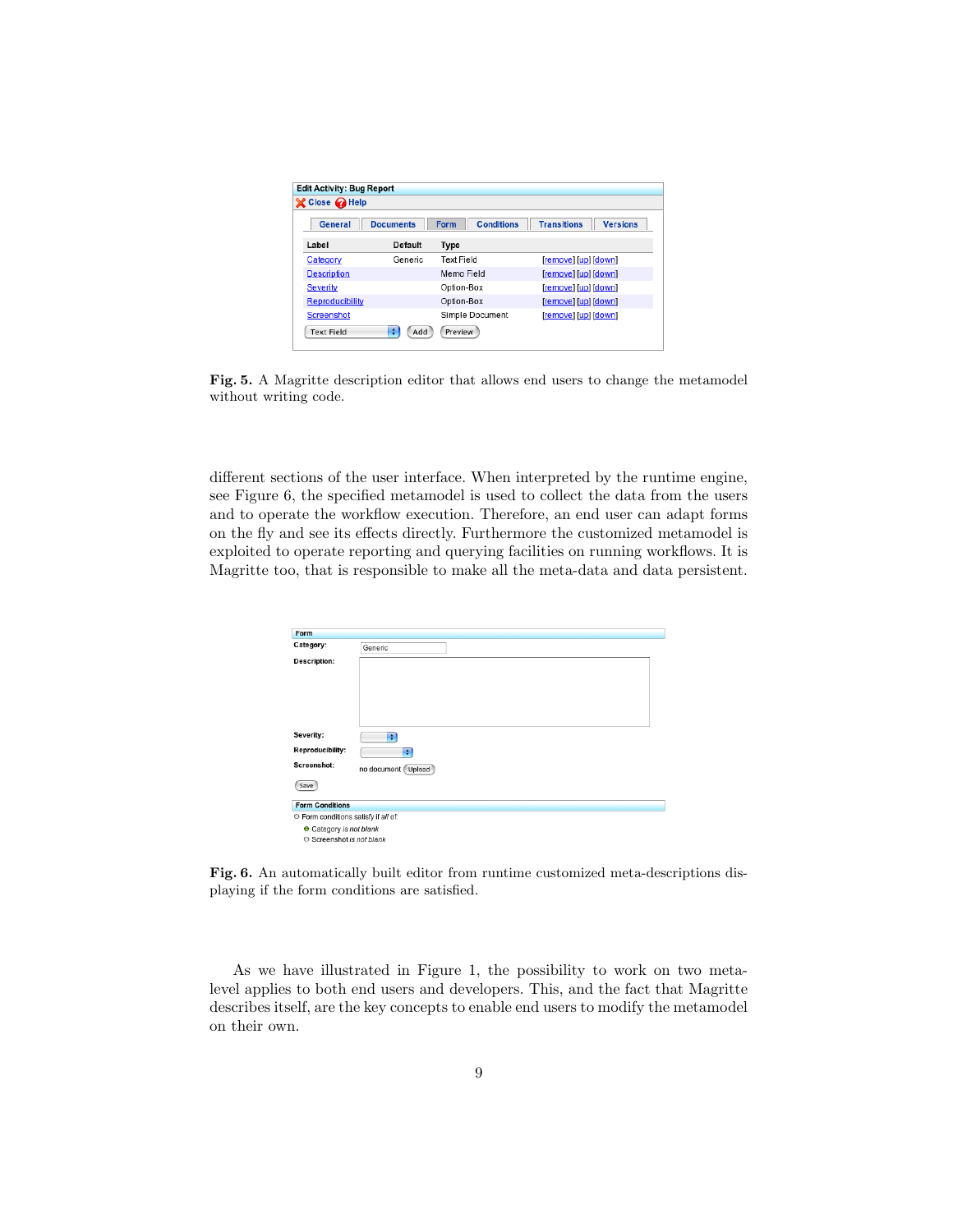#### 4.1 Adaptive Model: Enabling end user editable Meta-Descriptions



Fig. 7. An adaptive model, mapping a set of descriptions to actual model values.

To enable instance specific metamodels, Magritte introduces a generic object model mapping descriptions to actual values, as seen in Figure 7. The Adaptive-Model has two instance variables, the first being used to refer to the descriptions of the instance and the other one to keep a list of the actual values of the model. Transforming the class of the adaptive model into a Trait [18] allows us turn any existing class into an adaptive model and to combine the descriptions defined in the class with the ones provided by the instance.

End users are able to edit the adaptive model at two different levels, at the model and at the metamodel level:

Domain Data Editing. Since the adaptive model is described, an editor can be built automatically (see Figure 6). The only difference is that the described values are not stored in instance variables of the model, but are kept within a hash table inside the adaptive model, mapping descriptions to their actual values. This gives much better flexibility when descriptions are added and removed.

Metamodel Editing. The descriptions of an adaptive model can change on the fly, since they are stored as part of the model-data. The descriptions can be either changed programmatically by the developer, or through end user interactions from a description editor. Since descriptions are described as well (see Figure 4), it is possible to let Magritte build a meta-editor (see Figure 5).

Descriptions can be shared among different adaptive model instances or can be unique to every instance. Therefore when copying an adaptive model one has to specify if the descriptions should be copied as well. If descriptions are shared, editing the metamodel affects all its associated instances.

## 5 Related Work

Yoder *et al* propose the type-square design pattern [19], based on the type object that separates the entity from its entity type [20]. Magritte uses these patterns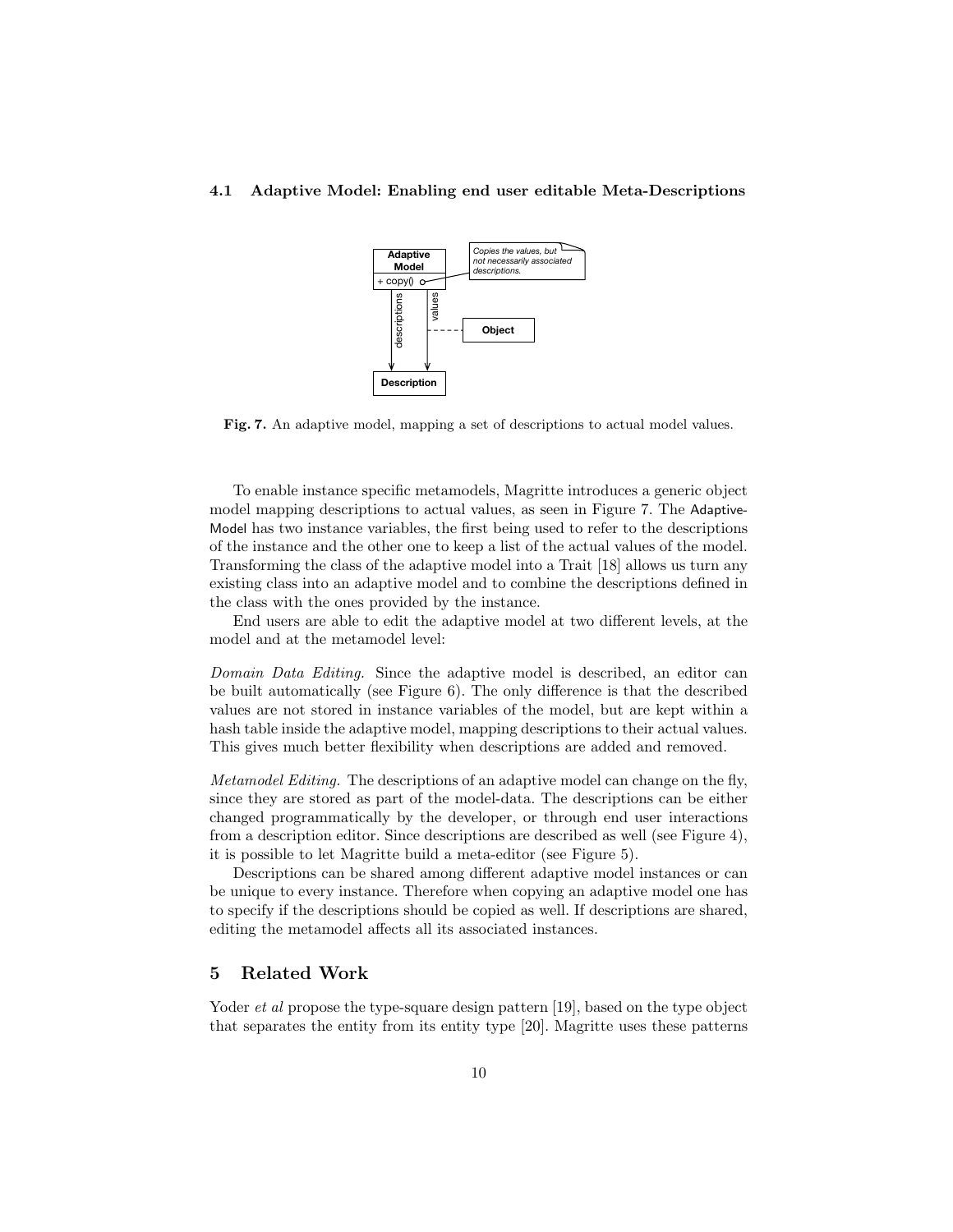as well, but it makes some generalizations, as seen in Figure 8: the distinction between components and properties is not made. A component and a property are just any kind of object. It is the same for component-types and propertytypes. They are all descriptions with the same superclass.



Fig. 8. (a) The type-square, and (b) the meta-recursive model of Magritte are both making extensive use of the type-object design pattern.

JavaBeans [5] includes a property framework similar to the description hierarchy of Magritte. However JavaBeans properties are solely based on the static type signature of the instance variable. Other settings, such as if the value is readonly, is determined implicitly through the absence of a write-accessor. JavaBeans properties do not describe themselves.

One reason that most frameworks do not describe themselves is that they all tend to be very domain-specific: some concentrate on the modeling of a specific business model, others concentrate on a specific output format, such as for a web framework. Unfortunately this leads to a model that is not able to describe itself. Therefore a lot of additional work is required if end users should be able to modify the adaptive-models. Magritte tries to consolidate everything by enabling meta-editing using itself.

Muller et al [21] present an approach to platform-independent web application modeling and development in the context of model-driven engineering. A specific metamodel (and associated notation) is introduced and motivated for the modeling of dynamic web specific concerns. Web applications are represented via three independent but related models (business, hypertext and presentation). A kind of action language (based on OCL and Java) is used on these models to write methods and actions, specify constraints and express conditions.

WebML [22] enables the high-level description of a web site according to distinct orthogonal dimensions: its data content (structural model), the pages that compose it (composition model), the topology of links between pages (navigation model), the layout and graphic requirements for page rendering (presentation model), and the customization features for one-to-one content delivery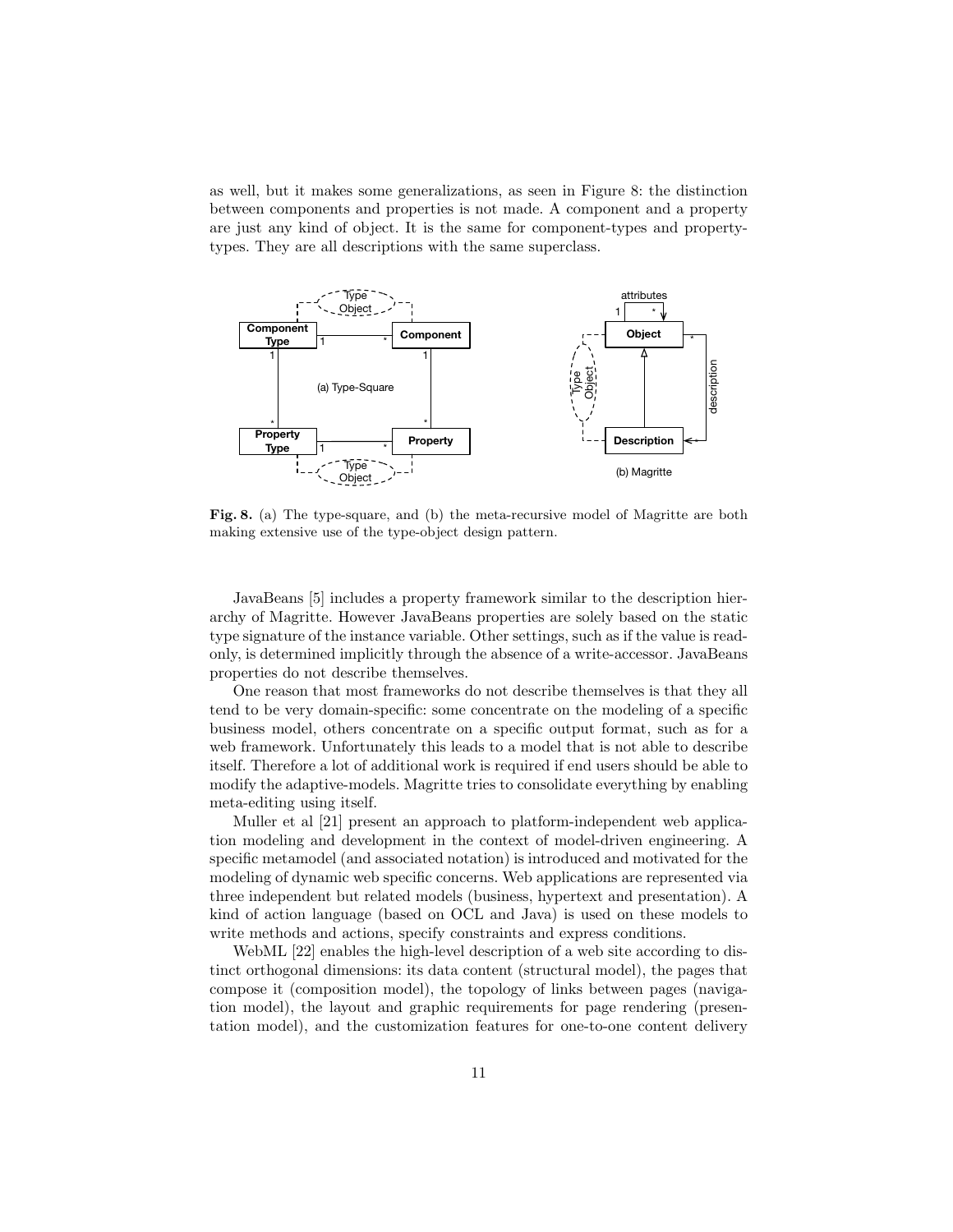(personalization model). WebML goes in the same direction as Netsilon: An application is modeled using different perspectives and generated. Our approach is different. Our object-oriented applications are implemented in Smalltalk but meta-described, and this connected meta-description is used to support the generation of web user interface, queries and persistency. There is no automatic code generation involved in our approach, therefore if the metamodel changes, all the users of the metamodel behave the new way automatically.

## 6 Evaluation and Lessons Learned



Fig. 9. Comparison of two web applications: SmallWiki and Pier (meta-described).

Figure 9 compares two web-based content management systems, SmallWiki<sup>7</sup> and Pier<sup>8</sup>. Both open-source systems have been written by the first author and make it possible to collaboratively build web sites. SmallWiki does not have a metamodel, all its features, such as the different views, the search engine, and the persistency, are hardcoded. Conversely Pier, the successor version of SmallWiki, is built from ground up using the Magritte metamodel. While the code base of Pier is noticeably bigger, it also provides functionality that was not possible in SmallWiki:

- As opposed to SmallWiki, Pier has a low coupling between model and view. Different views are interchangeable and their implementations are relatively small, as they only consist of Magritte glue code and some view specific functionality.
- Pier is easily extensible as the entities of the model are specified declaratively. The search engine, the persistency layer and user interface builders all take advantage of the Magritte descriptions.
- Most aspects of Pier can be customized by end users at runtime without having to write code. Additional data fields can be added to any page, to make it simple to collect and display structured data on the web.

<sup>7</sup> http://smallwiki.unibe.ch/smallwiki

<sup>8</sup> http://www.lukas-renggli.ch/smalltalk/pier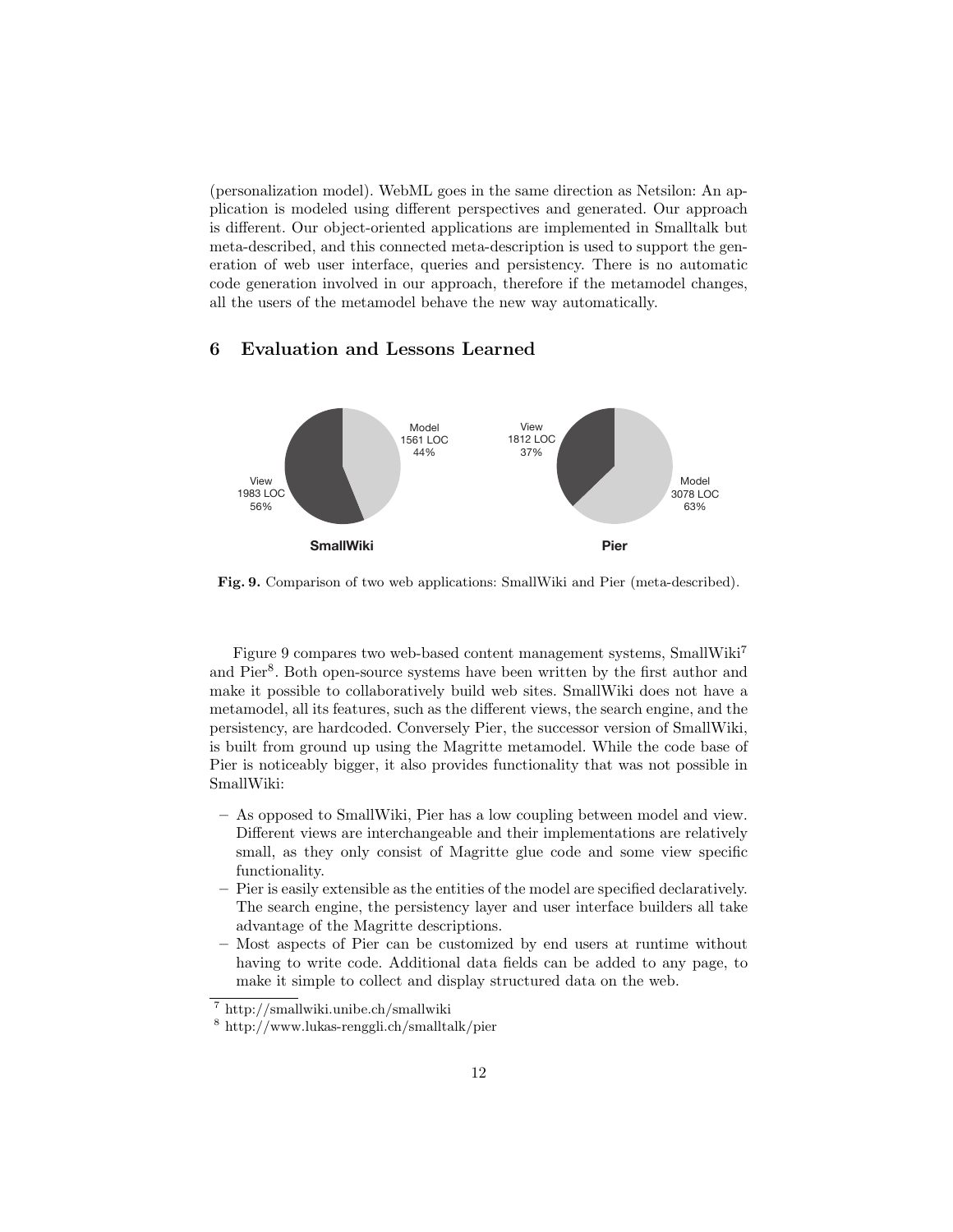As stated by Ralph Johnson [6] a metamodel introduces additional complexity to an application and therefore inexperienced developers might have conceptual problems. Another problem might be a reduced execution speed, as there are additional indirections introduced through the interpretation of the metamodel. Comparing the execution speed of two systems like SmallWiki and Pier is difficult, as their features and implementation details don't exactly match. Most of the time other factors such as the network connection and persistency back-ends are more critical than the use of an underlying metamodel.

To evaluate the speed penalty when using a metamodel we benchmarked the text search of the two frameworks. Both frameworks are using the Visitor pattern to walk over the object graph: in SmallWiki this is hard coded, while in Pier this makes extensive use of meta-descriptions. For the benchmark we created a test setup of 100 pages and run 100 queries on both implementation. As expected SmallWiki performed better with a cumulated search time of 2456 ms. In Pier the search took 8190 ms, so the meta-driven search is about 30% slower than the hard coded one. Given the number of involved objects (a single page consists of hundreds of described objects) text search is a hard task for the meta-driven approach, as many descriptions have to be traversed and matched on the fly. We expect a much better performance for other use-cases and we plan to perform compile-time caching if necessary.

We have described our experience of using a metamodel integrated in the reflective metamodel of Smalltalk to support the development of flexible application. Our metamodel is self-described which enables end user customization.

#### 6.1 Lessons Learned

As we have observed while developing several real world applications, having a meta-framework such as Magritte greatly reduces recurrent work, such as implementing different views, editors and persistency. Often it is much simpler to write a generic interpreter of the metamodel than to manually build specific implementations of the functionality in different places of the application. Developers only change the description at one single place in the source-code without having to refactor all places that deal with the object. More important end users are enabled to reify the choices of the developer through a convenient interface without having to know anything about the implementation and the underlying programming language. Hence, the use of Magritte not only supports the developers, but it makes the application more adaptable to changing needs of end users and reduces the need for development iterations.

Extending the existing Smalltalk metaclass does not allow to keep the metamodel independent of the actual implementation of the class. It should be possible to exchange the metamodel on the fly, and even use multiple metamodels at the same time for the same underlying domain object. Moreover we would like to let end users customize these model, without that they have to know the underlying programming language.

The fact that descriptions are used to describe Magritte itself, makes the system even more versatile: it gives end users the possibility to customize existing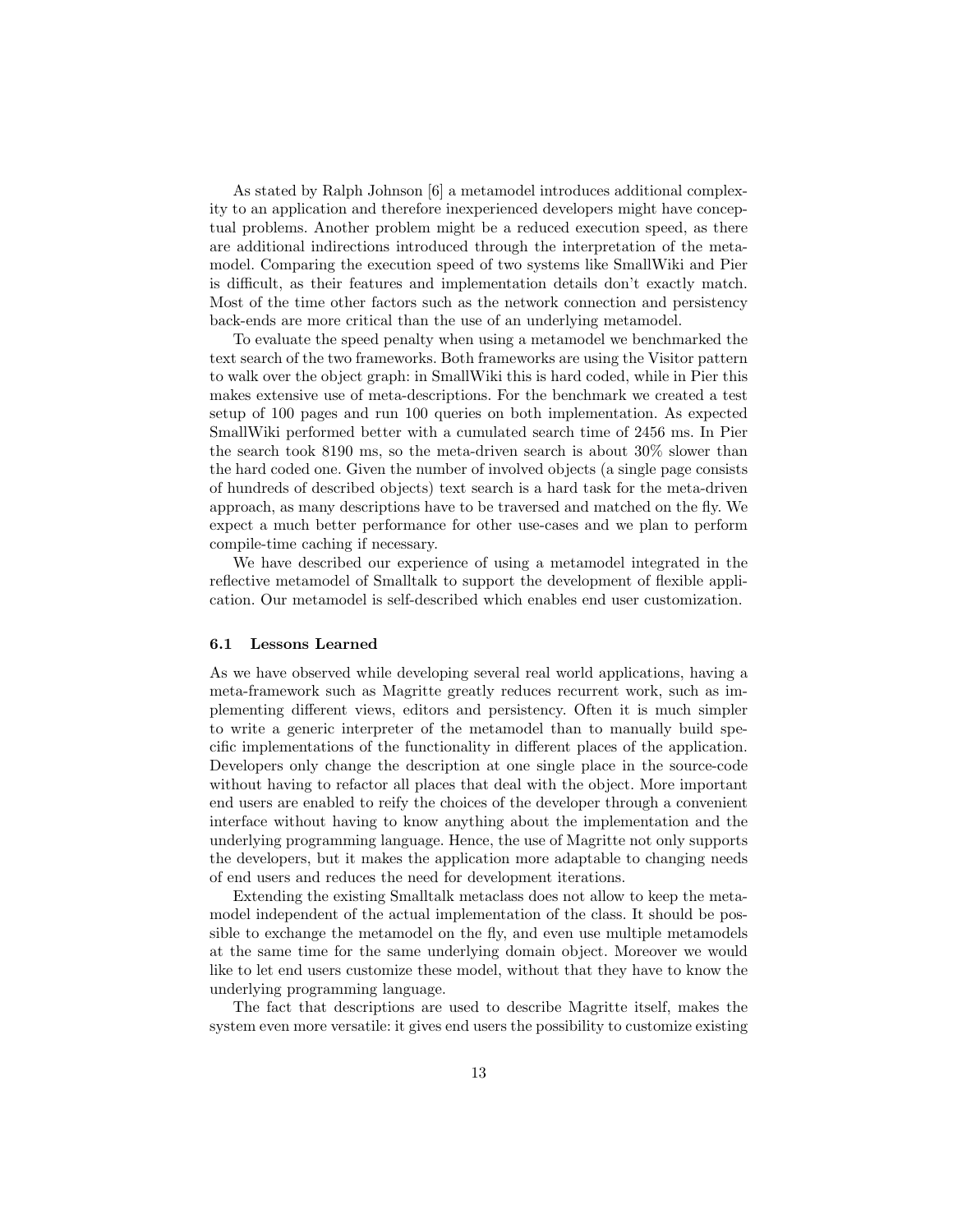models or to build new ones, without having to write a single line of code. The interpreting software system can easily control how far this meta-customization should go. We observed that exposing a small subset of Magritte to end users greatly reduces complexity and increases productivity. Having adaptive models is the key for customizable applications, to allow end users build their own datamodels.

As future work, we would like to investigate how the control flow of applications could be meta-described with Magritte. Especially in the context of web application it would be interesting to model the flow between pages as a metadescribed graph, and again end user should be empowered to customize it on the fly.

#### Acknowledgments

We thank Oscar Nierstrasz for his careful review of a draft of this paper. We gratefully acknowledge the financial support of the Swiss National Science Foundation for the project "Analyzing, Capturing and Taming Software Change" (SNF Project No. 200020-113342, Oct. 2006 - Sept. 2008) and of the french ANR (National Research Agency) for the project "COOK: Réarchitecturisation des applications industrielles objets" (JC05 42872).

## References

- 1. Group, O.M.: Common warehouse metamodel. Technical report, Object Management Group (2003)
- 2. Group, O.M.: Meta object facility (MOF) 2.0 core final adopted specification. Technical report, Object Management Group (2004)
- 3. Budinsky, F., Steinberg, D., Merks, E., Ellersick, R., Grose, T.: Eclipse Modeling Framework. Addison Wesley Professional (2003)
- 4. Union, I.T.: Abstract syntax notation one (ASN.1). Technical report, International Telecommunication Union (2002)
- 5. Hamilton, G.: Javabeans. Technical report, Sun Microsystems (1997)
- 6. Yoder, J.W., Johnson, R.: The adaptive object model architectural style. In: Proceeding of The Working IEEE/IFIP Conference on Software Architecture 2002 (WICSA3 '02). (2002)
- 7. Atkinson, B.: Hypercard. Hypercard (1987)
- 8. Renggli, L.: Magritte meta-described web application development. Master's thesis, University of Bern (2006)
- 9. Ducasse, S., Gˆırba, T.: Using Smalltalk as a reflective executable meta-language. In: International Conference on Model Driven Engineering Languages and Systems (Models/UML 2006). Volume 4199 of LNCS., Berlin, Germany, Springer-Verlag (2006) 604–618
- 10. Goldberg, A., Robson, D.: Smalltalk 80: the Language and its Implementation. Addison Wesley, Reading, Mass. (1983)
- 11. Ingalls, D., Kaehler, T., Maloney, J., Wallace, S., Kay, A.: Back to the future: The story of Squeak, A practical Smalltalk written in itself. In: Proceedings OOPSLA '97, ACM SIGPLAN Notices, ACM Press (1997) 318–326